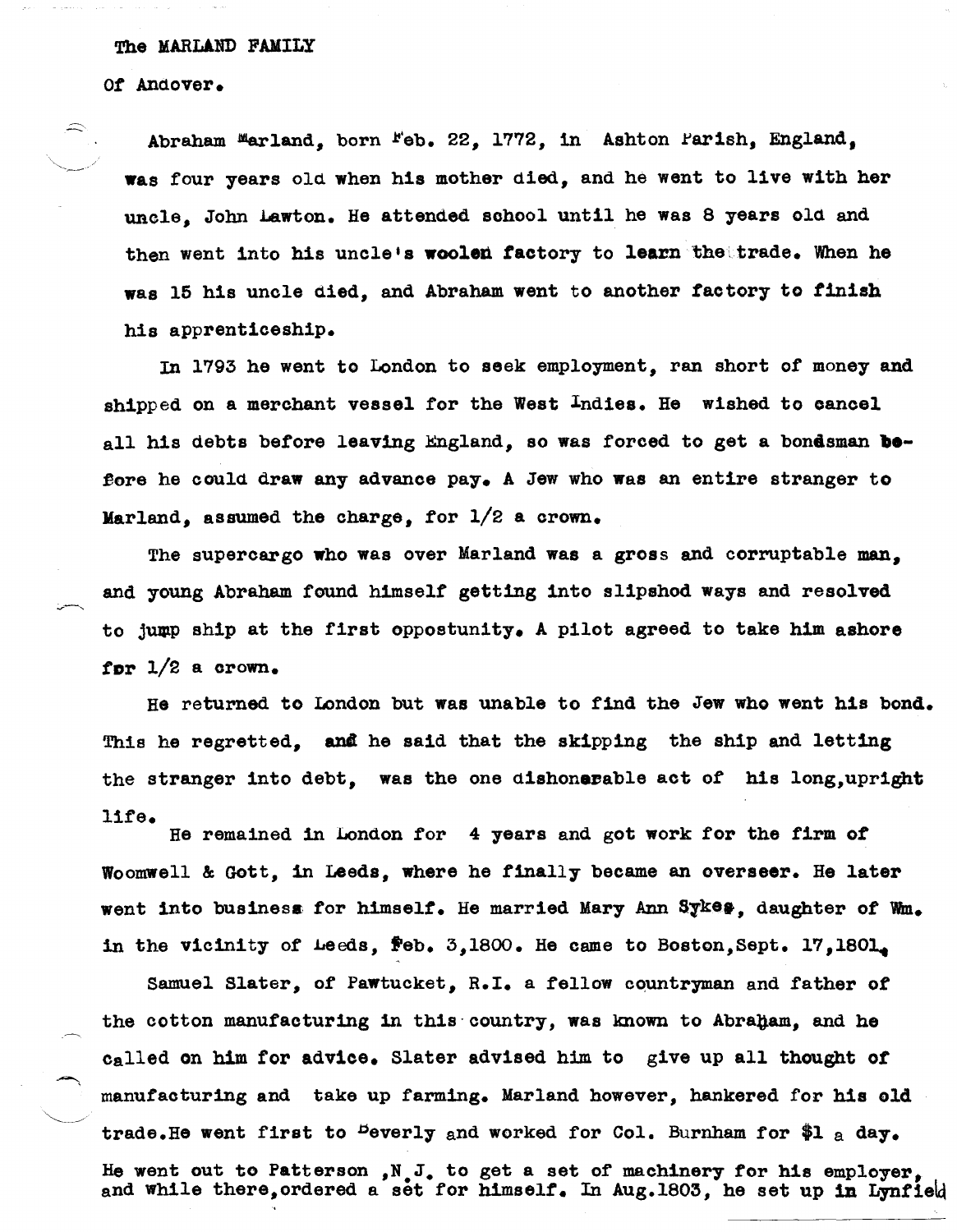#### The MARLAND FAMILY

Here he met old Jonathan Abbott, whom he calls " a celebrated millright" and his son, Stephen. They induced Marland to come to Andover, and as he had insufficient water power in his plant he agreed to make the change.

He came, May 1807 and lived in a house on Brook street later occupied used by Moses Clement and last, as I recall $\overline{\chi}$  by "Sonny" Wardwell as a stable. Here Abraham lived for three years, beginning his manufacturing in a shed on a hand loom and using a spring shuttle, which an improvement on anything used locally and people flocked to see the operation. Later a small building was put up for him by Jonathan Abbott.

At that time, Joseph Stevens, a trader, lived in the house opposite the Baptist Church. Ephraim Abbott, the gristmill man, lived on the site of the <sup>P</sup>eter B. Smith place. These and an Abijah Chase, were connected with Abbott Village first mill.

In his Lynfield plant, Marland made ootton yarn, in addition to his wool carding industry. The raw material cost  $10/$  a lb. and sold in yarm for 50  $\ell$  He made a profit of \$10 a day, of which he made no mention at first.

When he left England he had \$2000, which he invested in cloth, thinking that he could sell it here at a profit. Pierce Bryant of Boston took it on oredit and Capt. Seth Johnson, brother of the master of the vessel in which Marland came, beoame responsible for the duty. Bryant failed, and all Marland got for his cloth was a bbl. of Flour, valued at \$10, which Marland took with him to Beverly. He prospered later, however and fully rewarded Johnson, his friend.

He began to make woolen goods here in Andover and oontinued for 4 years in his little mill. This stood just beyond the Stone Bridge in Abbott Village, was 40'long, 18' wide and was 2 stories high. It was first used for making cotton yarn and not ohanged to woolen manufacture until 1812, when they also added satinet to the output.

-2-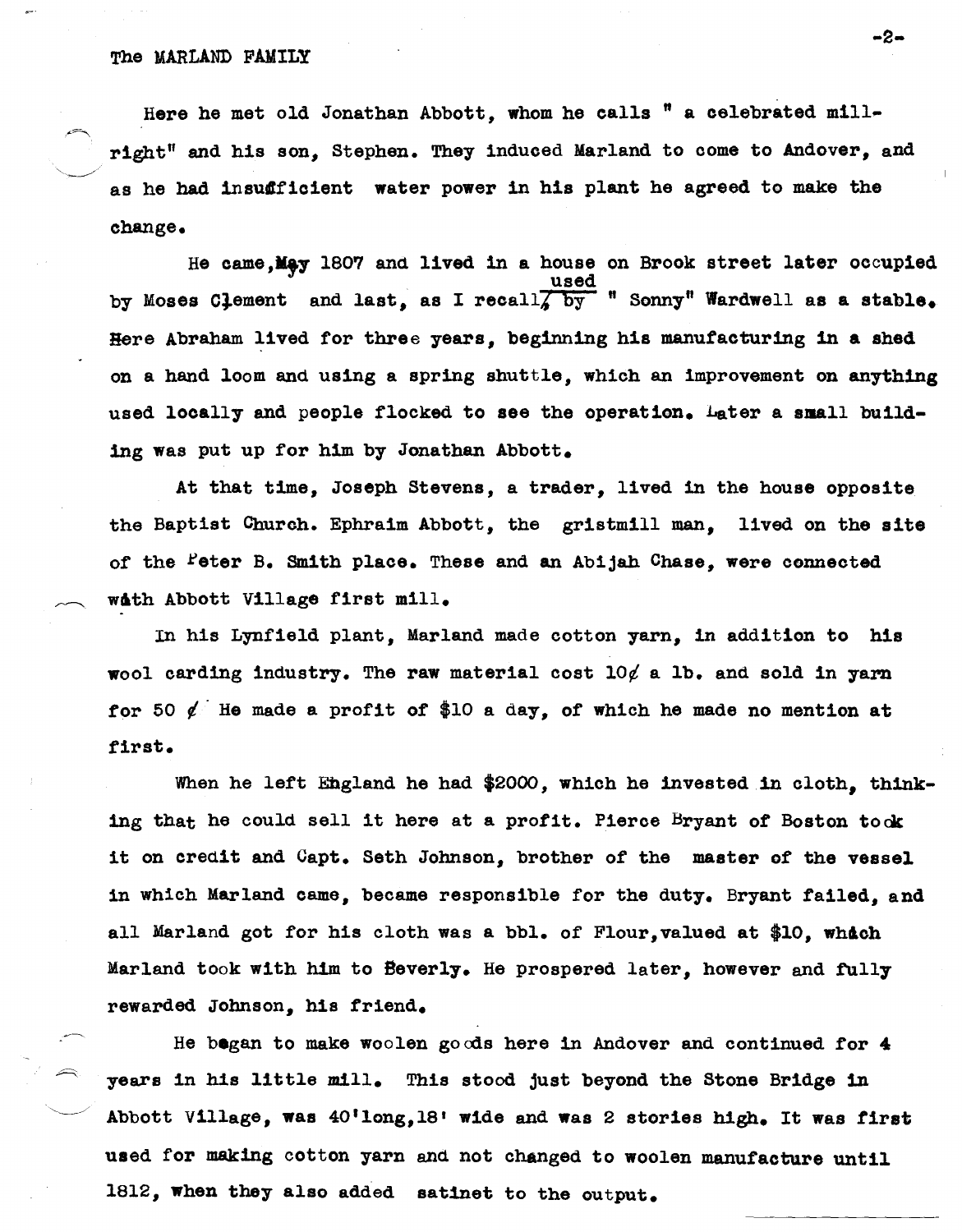The made blankets for the Army during War of 1812. He sold these locally also, going from house to house to deliver them.

He moved from the little structure after 4 years, and built the stone building occupied by Mitchell's Coperative Store in 1853, the site *ot*  the Village Hall. He kept a store in front of this building where he sold his flannels and blankets. He spun the yarn and then turned it over to the towaspeople who wove it.

Prince Ames' wife, Eunice (Russe) and a Mrs. Flint of W. Andover, used to go to Boston of foot once a week, to sell goods, and they took his stuff in and bought stock for him. He was very exact about paying his bills and paid his help once a week. English style.

The family movedfrom the old house(where the Woods lived)which, I think, was owned by  $C$ apt. Stephen Abbott, to the mill house in Abbott Village, which was also owned by Capt. Abbott. In 1813 they moved into the house they lived in, in 1852. The house stood between the two water privileges so as to be convenient to each. I think it was the Coggswell place.

Abraham sold part of his machinery to Paschal/and Isaac Osgood and it was taken to the old mill, owned later by Eben Sutton in North Andover. It is said that Mr. Marland bought a third interest in 1813 in the Cochichewick Mill, owned by Paschal and Abel Abbott, and sold in 1819 to Samuel Ayer. The Abbotts left for Bexter, Me., where they founded the woolen mills still held by the family.

Marland's partners did not understand the wool business very well, so he spent a good deal of time superintending the new plant. Finally he withdrew and gave all his time to the Abbott Village mills.

He exchanged the home he occupied for the Peter Shattuck place  $opp$ osite-the family mansion. The Marland mill property, which had been a grist and saw mill, held by the Lovejoy family, tell into the hands *ot*   $F$ eter Brooks,a wealthy man and creditor of Phillips. In 1821, Brooks bought the oldest brick mill, on site of the Powder Mill or near it and boarding-ho. (brick) also. Marland hired the place from him.

-3⊷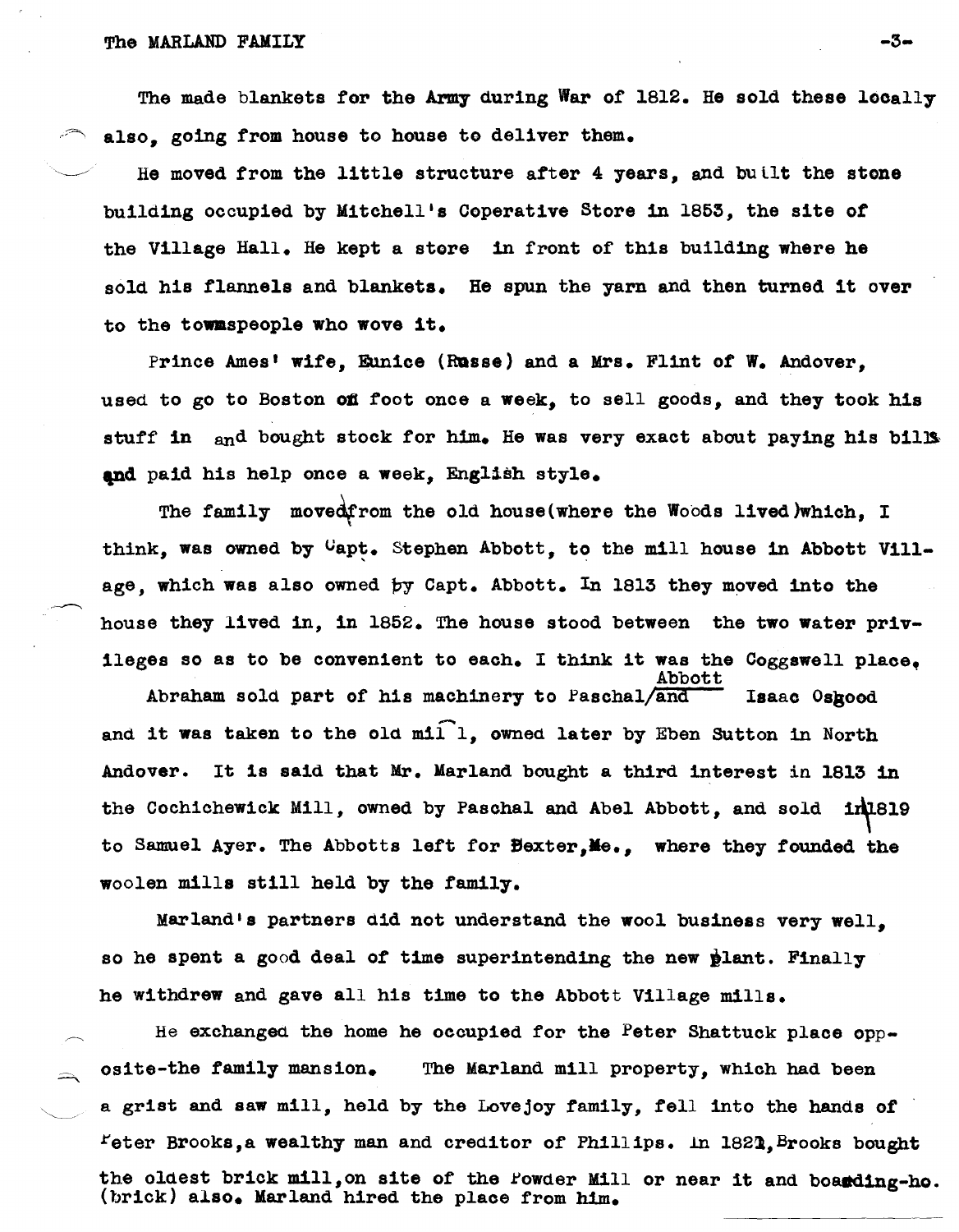The following year he fitted the place with machinery and stayd there until Sept.1.1828. Then he bought out the Brooks' holdings on both sides of the river for  $22.000 - 5$  \$ at interest and \$500 to be paid annually. By Oct.22,1833 all was pa1d and the mortgage redeemed- 30 years *ot* strenuous work going into the achievment. Brooks asked if it was his own money or if he had hired it, and Marland answered," All my own." Several years before, in hard times, people in business tailed allover the State, bands were turned away and workers left because wages were insecure. Marland feared some such breakup and went to Skinner& Kidder and asked for a loan of \$600 for a few days. Col. Bridges of North Andover was in the otfice and he said he Would lend twice the amount.

Marland paid off all the help and dismissed them. All came back and acknowledged that outsiders, jealous of h1s success had inf\uenced them and persuaded them to leave. He forgave them and took all hands back.

A stranger drove in haste into Andover one day and inquired the way to the Marland mill. The man whom he asked had a small account against Mr. Marland, and fearing the stranger meant business difficulties, he directed him falsely, and dashed to the mill where he took the amount of his bill in flannel remnants. The stranger finally found the mill and transacted his business and drove off. Back came the man with the remnants to exchange them for money, but Mr. Marland informed him that he SOLD cloth and was not buying just then.

In 1834 by . For the mill (intercorportion), was incorporated and Mr. Marland acted as President until his death in 1849, when he was 77. **He** was the oldest and most successful manufacturer in Essex Co. and it looks to me as though he were father to the Bexter Mills of flaine, the North Andover woolen mills. Ballardvale mill and the Marland mill here.

(0 Howarth said that James Howarth who came here from Lancaster in 1818 made the first flannel and blanket in Andover.Marland bought up the flannel made the first flannel and blanket in Andover. Mailand bodgift up the blanket woven on hand looms by the natives and sewed it together and made the blanket ets he **matched first** and sold later at (Corporation)store.

-4-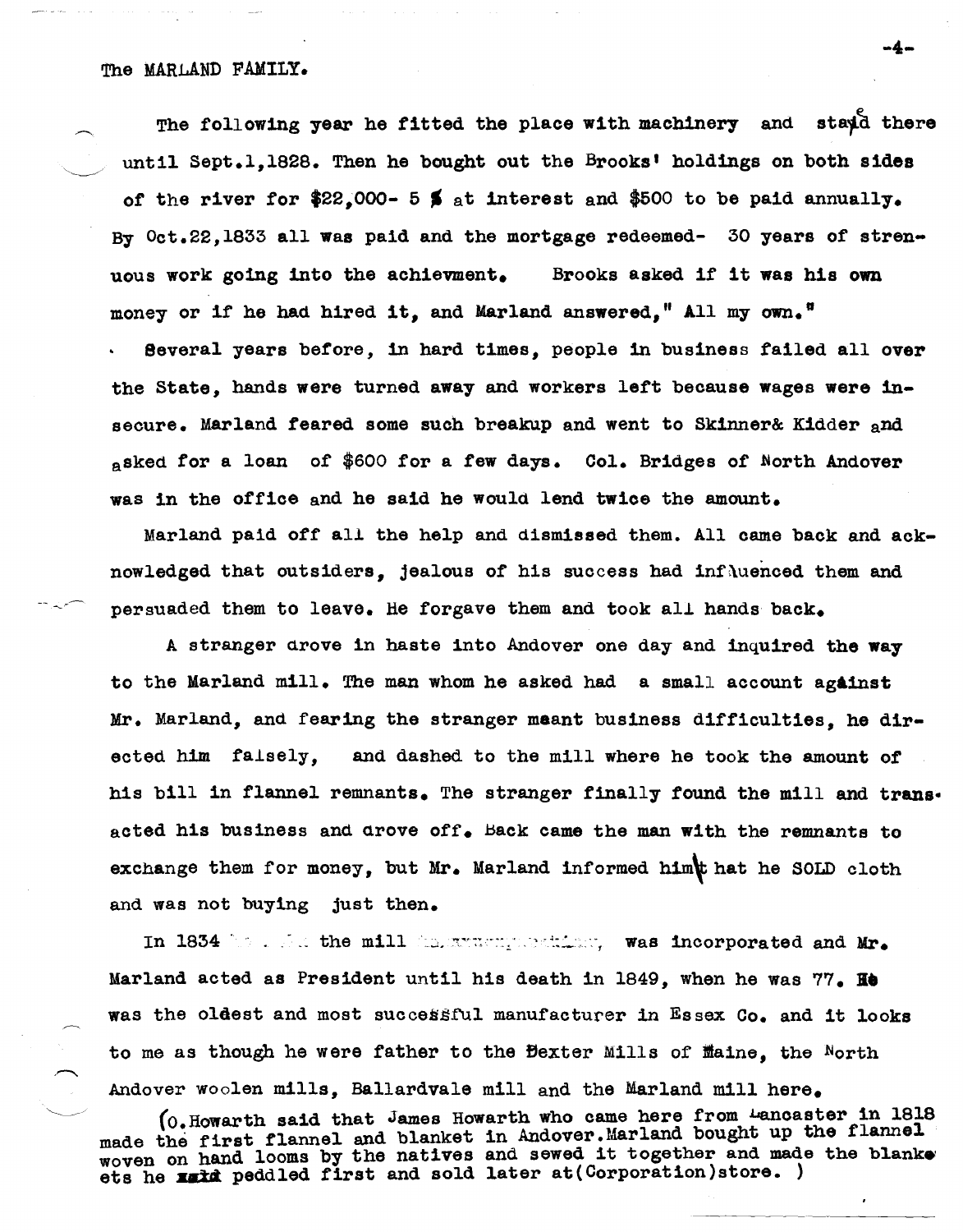# The MARLAND FAMILY  $-5-$

The third house on the east side of the bridge in Ballardvale was but by John Marland, son of Abraham, born in England, Dec. 19, 1802. He **Married Lucretia Dorr of Boston, June 2, 1929.** 

The first house was known as the"Mill House"; the second was held by Dan Poor. The Marland place was later known as the Ellis house and last I knew was held by Scott Walker's brother in law. I went there in Scott's day one evening with the Young Feople's Temperance Society for a meeting. One note I read said that Scott built the 3rd house and Marland the 4th. That the first one, built 1836 was burned in 1842 and rebuilt in 6 weeks; the grotto built in 1846. The hedge set, and the wall and orchard in 1840 the agueduct. 1848. He spent between  $$60,000$  and  $$70,000$  on it. He owned the largest cattle in Andover, which he bought from A.Sheldon of Wilmington.

The aqueduct he built carried water from Red Spring to his house in (back of P.Chevelin's) the Vale. It started near a big elm near a ravine/a short distance from the -----~- R.R. tracks, leading from the land he bought from Hackett in 1848. The tree was later struck by lightning and it broke the aqueduct where it crossed the spring road. The walked and roof are still to be seen near the spring.

Marland's 1836 house was west of a fine grove of native oaks, and his first query on returning from a business trip abroad and found that his house had been burned, was " Are the trees safe?"

Abraham Marland's first home was on Brook Street; his 2nd in a corporation house built somewhere in Marland Village, maybe near Gleason's; his third was the Coggswell place in Abbott Village where both Abraham and his wife died. TWW Coggswell thinks that the land for the burying ground of the Episcopal Church was given by old Abraham. Francis Coggswell lived  $\sim$  in 1852 in the Torr place and after the death of Abraham, moved into the Marland home, where he died.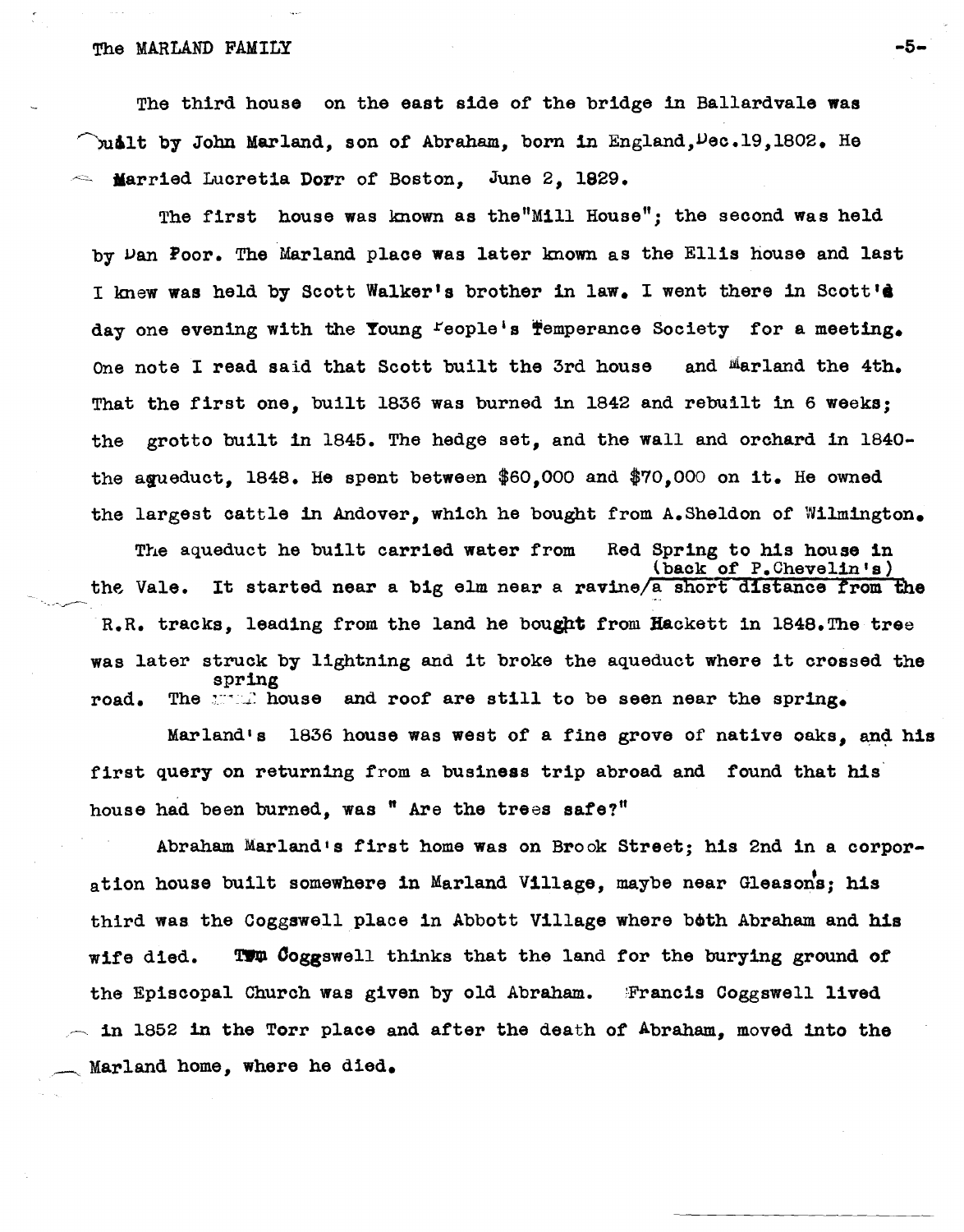$\begin{smallmatrix} \diagup \diagup \diagdown \end{smallmatrix}$ 

,----....

~-..

EXTRACTS FROM OLD MARLAND FAMILY BIBLE

NOW BELONGING TO FRANKLIN W.HOBBS •

# MEMORANDUK.

The within named Abraham and "ary Marland left England in Brig. TWO POLLIES, Capt. Seth Johnson, on the 9th day of July, 1801, together with William Sykes, brother *ot* Mrs. Marland, and arrived 10 Boston in the U.S. 17th Sept. following."

"Abraham Marland and <sup>m</sup>ary Sykes married at <sup>L</sup>eeds in the County of York, England, on the 3rd day of  $F$ ebruary 1800, the former born  $F$ eb.22, l772;the latter Jan.26,1779."

> Abraham Marland died Feb.20,1849. Mary Sykes Marland died Oct.9,1854."

> > ###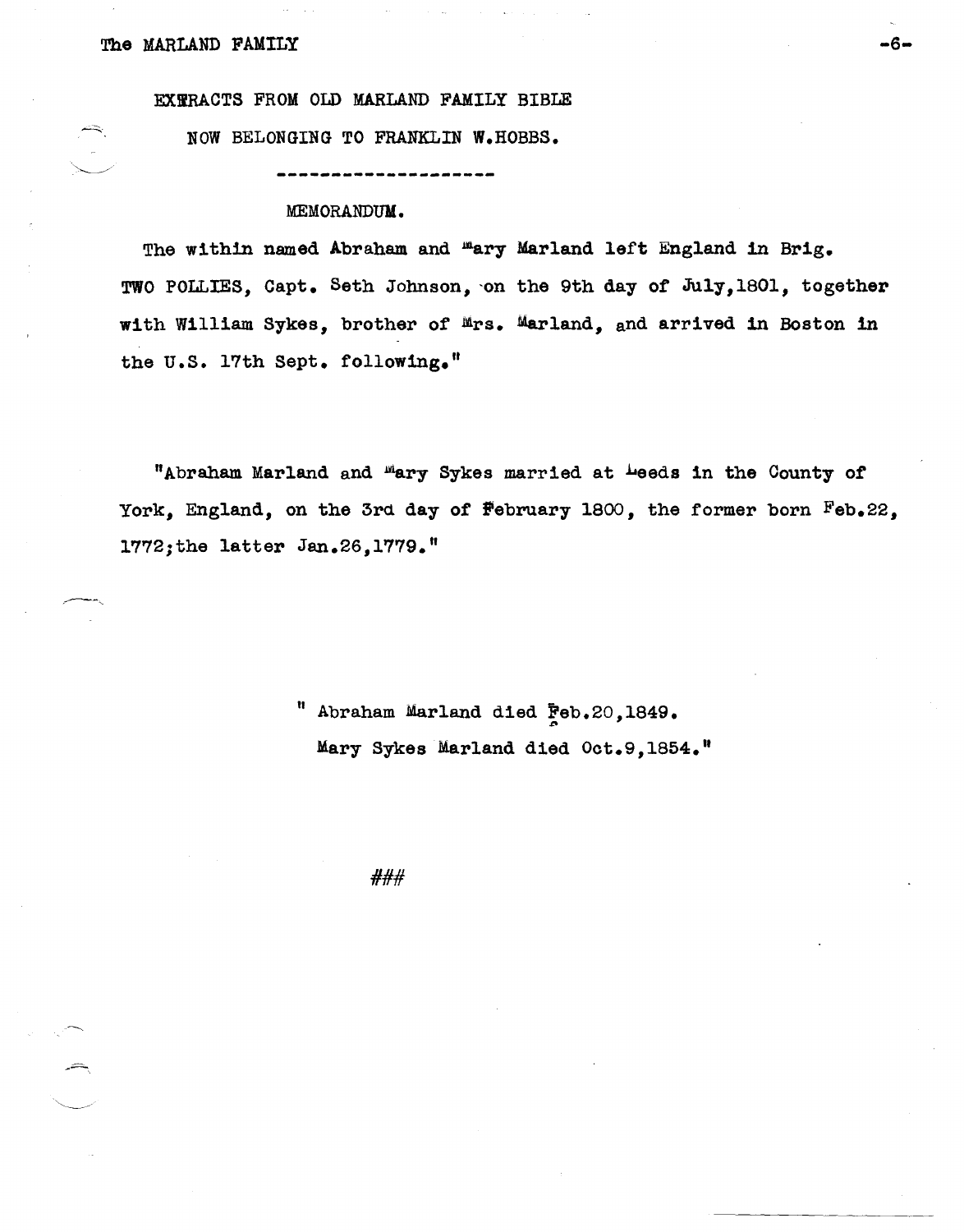. ..;;::;;>

~braham Marland and his wife, Mary Sykes, had:-

- Thomas,(B), b. Nov. 9, 1800; m. Elizabeth Carr,June 13,1819; d. at sea in ship " Hope", Capt. Tate, July 27, 1821. His stone is in South Yard. Elizabeth was of Chester, N.H. She m. 2nd., Thomas Hartley, Mar. 4, 1822.
- John  $(2)$ , b.  $\mu$ ec.19,1802; m. June 2,1829, Lucretia Dorr of Boston, "a fine lady"; he d. April 16,1865; built home in B'vale-3rd house east side of bridge.
- Mary Sykes" :  $(2)$ , b. Aug.9,1806; m. June 8 ,1829, Francis Coggswell; she d.  $\log_{e}$  28,1877. he was a lawyer; lived in Ossipee, N.H...
- Martha Lawton  $(2)$ , b.  $0ct.26,1804$ ; m.  $0ct.15,1829$ , Benj.H.Punchard of Salem, son of Wm. and Sarah, b. Bec.16,1799;she d. Mar.29,1871.
- William Sykes  $(2)$ , b. May 21,1808; m. June 4,1835, Sarah Northey of Boxford; she and her sister Lydia and her father lived in Squire Kneeland's cottage. Wm. d. Aug.  $29.1847$ ; she d.  $\text{Dec.30.1900 age}$ w. 89; was the daughter of Abijah Northey and Lydia Holman. b. in Salem.
- Anne Brierly $(2)$ , b. Dec.12,1810; m. Sept. 6,1836, Thomas S. Pierce of Petersburg, Va. They had:- Anne d.May 29,1892. Mary Alice (3), b. 1838 Thomas Warland  $(3)$ , b. 1839
- Harriet Fletcher(2), b. Feb. 18, 1813; m. George S. Young, April 14, 1840; he was in business with In. Marland in the Yale and went abroad to buy machinery for him; he later introduced fine delaine wool in the Pacific Mill and was tbeasurer there.

Hannah Jane  $(2)$  b. Mar.  $20,1815$ ; m. Rev. Samuel Washburn of Philadelphia. July 7,1835; she d. here Mar.23,1845; no ch. recorded here. Sarah Fisher(2), b. Mar.7,1817; m. Dr.Francis Clarke, July 9,1839; she d.  $\diagup$ June 8,1849; had:-

> Samuel Francis(3), b. 1840 Amase (3), b. 1844;educated here by uncle Punchard;m. a Sturtevant Frank Darracott(3), b. 1846.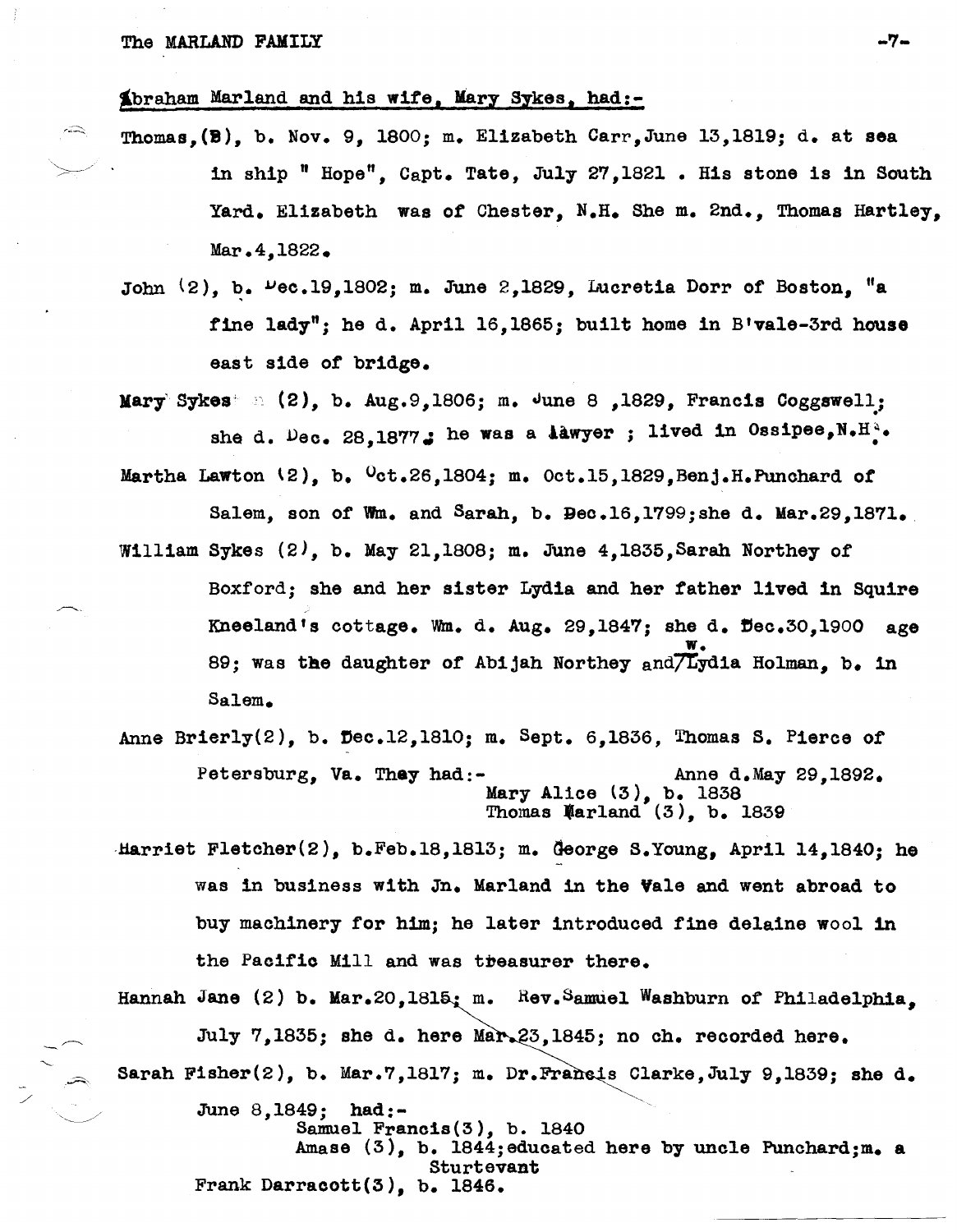The MARLAND FAMILY  $-8-$ 

-~

Children of Abraham(1) Marland and his wife, Mary Sykes, ( cont.)

Elizabeth Caroline (2), b. July 25,1819; m. Joseph Warren Greene, Sept. 24,1862; she d. -

Abraham (2), b. Oct.18,1821; d. Nov.11,1821.

Julia Maria (2), b. July 30,1823; m. Franklin Darracott, Sept.24,1846;he

Was of Boston, son of George; they lived in Punchard's 1st house, now Horace Tyer's; he was called a Civil Engineer. They had:-

> Julia Mar1and l3), b. 1847; d. 1849 Eliza M. (3), b. 1849 in Boston. <u>ខ</u>  $v$ ulia (2) d.Dec $71900.$

- -- Wm. Sykes (2) Marland and wife, Sarah Northey, had:-Abbie (3), b. 1836; d. April 16,1855 of consumption. Sarah Helen  $(3)$ , b. 1838; m. May 18,1867, George H. Poor,a lawyer, son of  $v_{\text{ames and }w_{\bullet}}$  Susanna; had: Mary(4); Edith(4) a teacher.

William  $(3)$ , b. 1839; m. Oct.20,1870, Salome June Abbott, 24, daughter of

ueorge Abbott and w. Sarah. station agent; Abraham  $\{3\}$ , b. 1841; was Town Clerk;  $\sqrt{d}$ . May 11,1911;  $\mu$ . 1881 in No. Ch.

Salem, Elizabeth N. Lord, 24, of Salem, dau. of Daniel and w. Ella had: Harold W. (4), b. June 6, 1890; grad. Textile Sch.; in Arlington M. Charles Hitchcock(3), b. 1843; lived in B'vale; m. Laura E. Loud of Acton,

Me;was station agent at'Va1e; d. Aug.24,19dB.

Mary Sykes (3), b. 1844; d. in asylum; not recorded here.

 $Wm$ . Sykes $(2)$  $Wm_{\bullet}(3)$  Marland/and wife, Salome Jane Abbott, had:-

Abby Billings $(4)$ , b. July 10,1872;d.  $F_{eb, 2, 1873.}$ 

tielen (4), b. April 11,1876

George Abbott (4), b. Aug. 13,1878.

Mary K. (4), b. March 21, 1881

.. ~ --- --- b. Maitland lived awhile in the house occupied by and owned,1912,by .t1el117 Flint-on Borth side of the street, M1ow.:, Manning. -the Bal1ar4 vale Co. owned the place in 1850 and Wm.Marland's brother, John had some dicker with Stimpson, the former owner and got it. Wm. lived there until his family came to the Northey place. Ellis had John Marland 's home after John, and later an Englishman named Riley. (Ryley?)